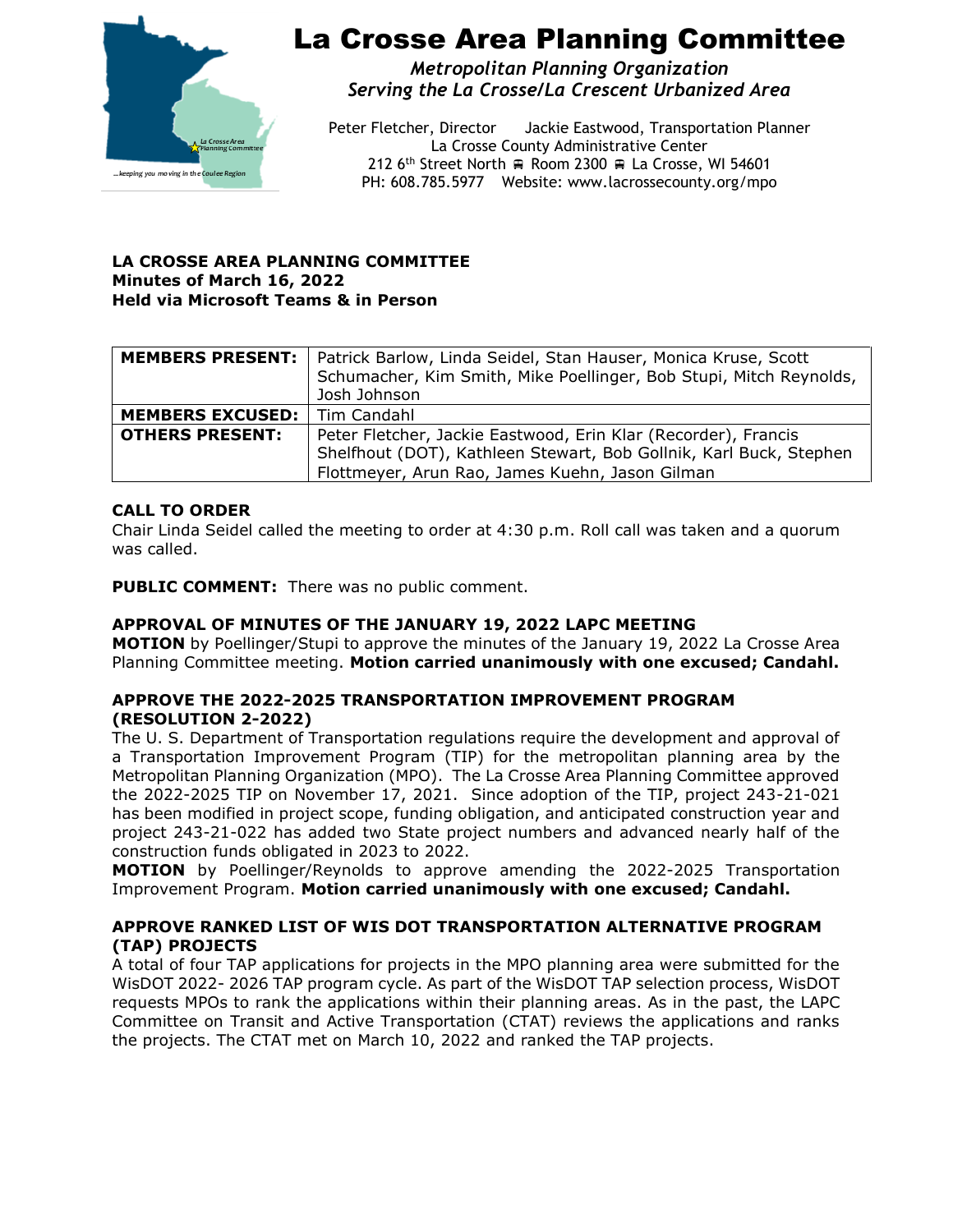

# La Crosse Area Planning Committee

*Metropolitan Planning Organization Serving the La Crosse/La Crescent Urbanized Area*

Peter Fletcher, Director Jackie Eastwood, Transportation Planner La Crosse County Administrative Center 212 6<sup>th</sup> Street North Room 2300 R La Crosse, WI 54601 PH: 608.785.5977 Website: www.lacrossecounty.org/mpo

**Project Ranking Municipality Project Total Project Cost Federal Share (80%) Local Share (20%) 1 City of La Crosse Grand Crossing Trail**  $$781,687$   $$625,350$   $$156,337$ **2 Village of West Salem Sponsor West Salem School District Safe Routes to School Plan and Traffic Study**  $$55,000$   $$44,000$   $$11,000$ **3 Town of Shelby Goose Island Connector Trail**  $$358,000$   $$286,400$  \$71,600 **4 City of La Crosse Wagon Wheel Trail Link**  $$5,013,000$   $$4,010,720$   $$1,002,680$ 

**MOTION** by Kruse/Poellinger to approve the ranking of the TAP projects. **Motion carried unanimously with one excused; Candahl.**

# **UPDATE ON THE TWIN CITITES-MILWAUKEE-CHICAGO (TCMC) INTERCITY PASSENGER RAIL PROJECT – (WISDOT PRESENTATION)**

Arun Rao, gave a presentation on the project. Railroad infrastructure improvements are needed to complete the project. \$53.3 million is the total cost of the project. Received a federal grant (CRISI) that will cover 60% of the project. Final design in 2022, construction in 2023-2024 with service starting by 2024 or sooner.

# **2023 LAPC MEMBER DUES**

Dues letters for 2022 dues provide an estimate of the next year dues. Prior to Covid our local dues totaled \$60,000. In 2021 and 2022 the LAPC reduced total dues to \$45,000 to reduce the financial burden on member communities in response to the pandemic. In 2023 the DOT estimates 25% more in federal planning dollars. To receive all state/federal funds, dues will increase approximately \$59,000. **Motion** by Poellinger/Stupi to approve 2023 LAPC dues as presented. **Motion carried unanimously with one excused; Candahl.**

# **WISDOT LOCAL PROGRAMS UPDATE**

Additional funding is available for local programs. On January 28<sup>th</sup> a new STP-U solicitation was announced with an application deadline of April 1, 2022. ON February 28<sup>th</sup> another STP-U solicitation was announced and applications are due on June 3, 2022. Additional meetings may be needed to rank and approve applications. We do not know what the federal allocation will be for these projects.

TAP program is looking at an August solicitation. There is new money from the federal BIL legislation. DOT is considering at looking at whether MPO's our size will receive an allocation.

STP Local program is new and pertains to the Town roads that are not within the urbanized area. The DOT has solicitation information on their website for each of these programs.

# **DIRECTORS REPORT**

• Town of Holland is working on a bike/ped plan. Working on contract details and the project will be completed by the end of the year.